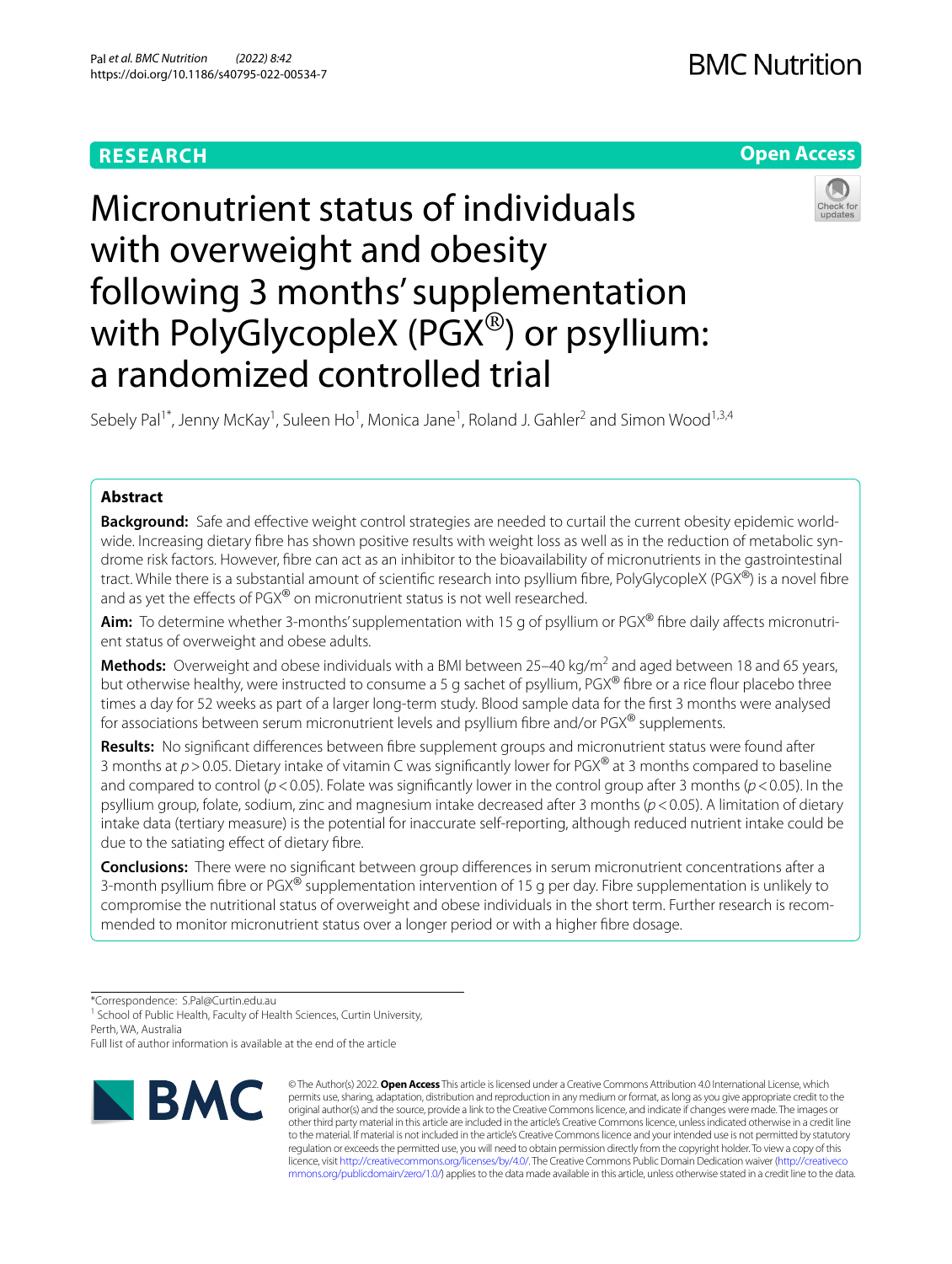**Keywords:** Obesity, Dietary fbre, Psyllium, PGX®, Micronutrients, Absorption, Bioavailability, Defciency

#### **Background**

Obesity is the result of both genetic and environmental influences  $[1]$ . The habitual consumption of more than the required amount of total energy, through more processed or of low nutritional density foods, is said to contribute to excess weight [[2\]](#page-9-1) and may lead to a low micronutrient status [\[3](#page-9-2)]. Micronutrient deficiency can be defned as a prolonged lack of essential vitamins and minerals required for proper growth and development or maintenance of optimal health [[4\]](#page-9-3). Overweight or obesity may negatively impact the bioavailability and utilisation of micronutrients by interfering with such processes as absorption, excretion, storage/distribution (eg. fat sequestering, tissue dispersion), or metabolism (eg. catabolic losses, possibly oxidative) [\[5](#page-9-4)]. Increased physiologic requirements, and/or lower absolute total dietary intake may impair the micronutrient status of adults with overweight and obesity [\[6](#page-9-5)].

One food component that is commonly lacking in the diet of overweight or obese individuals is dietary fbre. The benefits of dietary fibre are well known, however most people find it difficult to eat the required amounts of fbre through increased fruit and vegetable intake, as well as cereals and grains as shown in the Australian Health Survey: Consumption of food groups from the Australian Dietary Guidelines 2011–2012 [\[7\]](#page-9-6). Present estimations of dietary fbre intake in Australian, Canadian, European and American adults is approximately 15–25 g/day, which is below the current recommendations for adults of  $25-30$  g/day in these regions  $[8, 9]$  $[8, 9]$  $[8, 9]$  $[8, 9]$  $[8, 9]$ . Research has consistently shown that those who routinely consume foods high in dietary fbre are less likely to be overweight or obese than those with a low fbre diet, as fibre promotes satiety  $[10]$  $[10]$ , and can lead to reduced energy intake [[11–](#page-9-10)[13\]](#page-9-11).

Fibre supplements may provide a cost effective and easy alternative for increasing the fbre content of a persons' diet without the need for other major dietary modifcations. However, high intakes of certain dietary fbre sources have been linked to deficiencies of calcium, iron, trace metals, and vitamin D and E due to its role in the food matrix and metabolism  $[14]$  $[14]$ . The most common fbre promoted for health benefts is psyllium. Psyllium is widely consumed in Metamucil®, a commercially available fbre product that is marketed as a tool to promote bowel regularity and general wellbeing. Psyllium is not fermented [\[15](#page-9-13)] and does not increase gas or fatulence [[16–](#page-10-0)[20](#page-10-1)], making it well tolerated and accepted [[21\]](#page-10-2). Psyllium studies have found benefcial efects on glucose and insulin homeostasis, lipids and lipoprotein, body weight, body composition and appetite [[10\]](#page-9-9).

PolyGlycopleX ( $PGX^{\circledast}$ ) is another soluble fibre supplement that is showing positive health benefits.  $PGX^{\omega}$  is a novel, highly viscous functional non-starch polysaccharide complex, with developing viscosity, manufactured by a proprietary process (EnviroSimplex®). PolyGlycopleX® is 3–5 times more viscous than any known individual polysaccharide [\[22\]](#page-10-3) and is a compound of 3 diferent natural fbres: konjac (glucomannan), sodium alginate and xanthan gum [\[13\]](#page-9-11).

Recent research has shown that adding 2.5–5 g of  $PGX^{\circledast}$  to a meal is highly effective in reducing postprandial glycaemia, lowering the glycaemic index of food [[23](#page-10-4)] and modifying satiety hormones [\[13](#page-9-11)].

Studies looking at fbre supplementation have proven that increasing dietary fbre can convey a multitude of health benefits  $[10]$  $[10]$ . This is especially true for overweight or obese individuals attempting weight loss, as high dietary fbre supplementation has been correlated with weight, BMI and waist circumference reduction [\[24](#page-10-5), [25](#page-10-6)]; however little is known regarding the efect this strategy has on the micronutrient status in this already vulnerable group. The biochemical effect of therapeutic doses of fbre in supplement form for weight loss need to be evaluated, as a high intermittent dosage may impair absorption of micronutrients in the gut, especially if taken prior to or during a meal  $[14]$  $[14]$ . This study aims to investigate the effect of 15 g daily supplementation with two fibre types,  $PGX^{\circledast}$  and psyllium, on micronutrient status when added to the habitual diet of overweight and obese Australian adults over three months. It was hypothesised that the absorption of some micronutrients may be compromised with the increase in daily fbre supplementation in the food matrix.

#### **Methods**

#### **Participants**

Overweight and obese individuals (*n*=159) aged between 18 and 65 years and with a body mass index (BMI) between  $25-40 \text{ kg/m}^2$ , were recruited from the community in Perth, Australia. (See Fig. [1](#page-2-0)) Advertisements for the study were made via newspapers, fyers posted around Curtin University and local noticeboards, as well as radio advertising on Curtin FM. Individuals were screened either by telephone or online via Qualtrics using a questionnaire. Eligible participants attended an orientation session at Curtin University to assess suitability for the study, at which time the study details were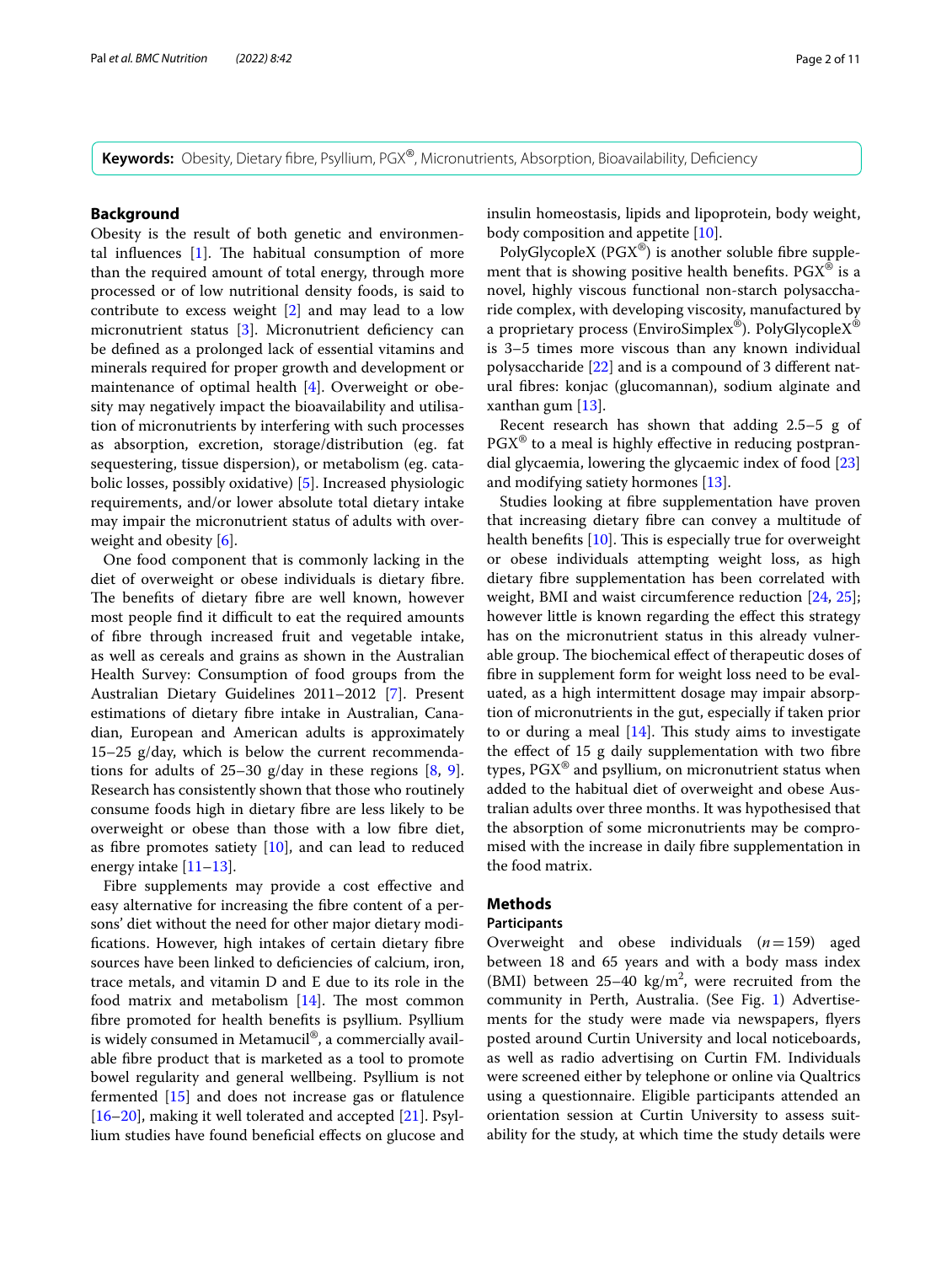

<span id="page-2-0"></span>also explained. Successful applicants were those who did not smoke, or take any medications that were lipid lowering, use steroids or other agents that may infuence lipid metabolism. Those who took blood pressure medications were also excluded as were those with Type 1 or 2 diabetes mellitus, hypo and hyperthyroidism, or had any cardiovascular events within the last 6 months. The remaining exclusion criteria included, psychological unsuitability, major systemic diseases, gastrointestinal problems, proteinuria, liver, renal failure, any signifcant weight fuctuations over the past 6 months, vegetarianism or veganism and participation in any other clinical trials within the last 6 months. This study adheres to CONSORT guidelines and was approved by and conducted in accordance with the ethical standards of Curtin Human Research Ethics Committee. Data for this study was pulled from a clinical trial registered with the Australian New Zealand Clinical Trial Registry on 20/04/2011, registration number: ACTRN12611000415909.

#### **Study design**

Serum micronutrient and dietary intake data was assessed at baseline and at 3 months for this study. The study was a randomised, controlled, double blind, parallel design intervention. The trial sponsors used the website [\(http://www.randomization.com](http://www.randomization.com)) to ensure block randomisation to one of three groups (three randomly permuted blocks); The control group who consumed a

placebo (which consisted of rice flour); the psyllium fibre supplement group; or the  $PGX^{\circledast}$  fibre supplement group. The supplement packages (control, PGX and psyllium) were identical in appearance and were provided by the manufacturer via single batch. This ensured the research assistants and participants were both blinded to the type of supplement being consumed. Assignment to a group was random and facilitated by research assistants at Curtin University after participant screening. Individual packages were marked by the participant ID and consisted of 5 g doses of the control, PGX or psyllium, with the group allocation only known to the trial sponsors to ensure blinding. 'Quantities of rice flour and psyllium were determined by input, with the amounts weighed and checked by the dispensing and blending department while PGX was analysed according to USP Monograph FCC9 3rd Sup 2015' [\[26,](#page-10-7) [27](#page-10-8)]. All identifable information from participants was coded to ensure privacy. All requirements and instructions for the study were identical for each of the three groups and participants consumed a supplement in addition to their habitual diet. The control (rice flour) had a low energy and fibre content and was similar in texture and appearance to the fbre supplements, so provided an appropriate placebo. Participants were advised to consume 5 g supplement sachet containing either the psyllium,  $PGX^{\circledast}$  fibre or placebo, mixed with a minimum of 250 mL water 5—10 min before breakfast, lunch and dinner (15 g total) every day.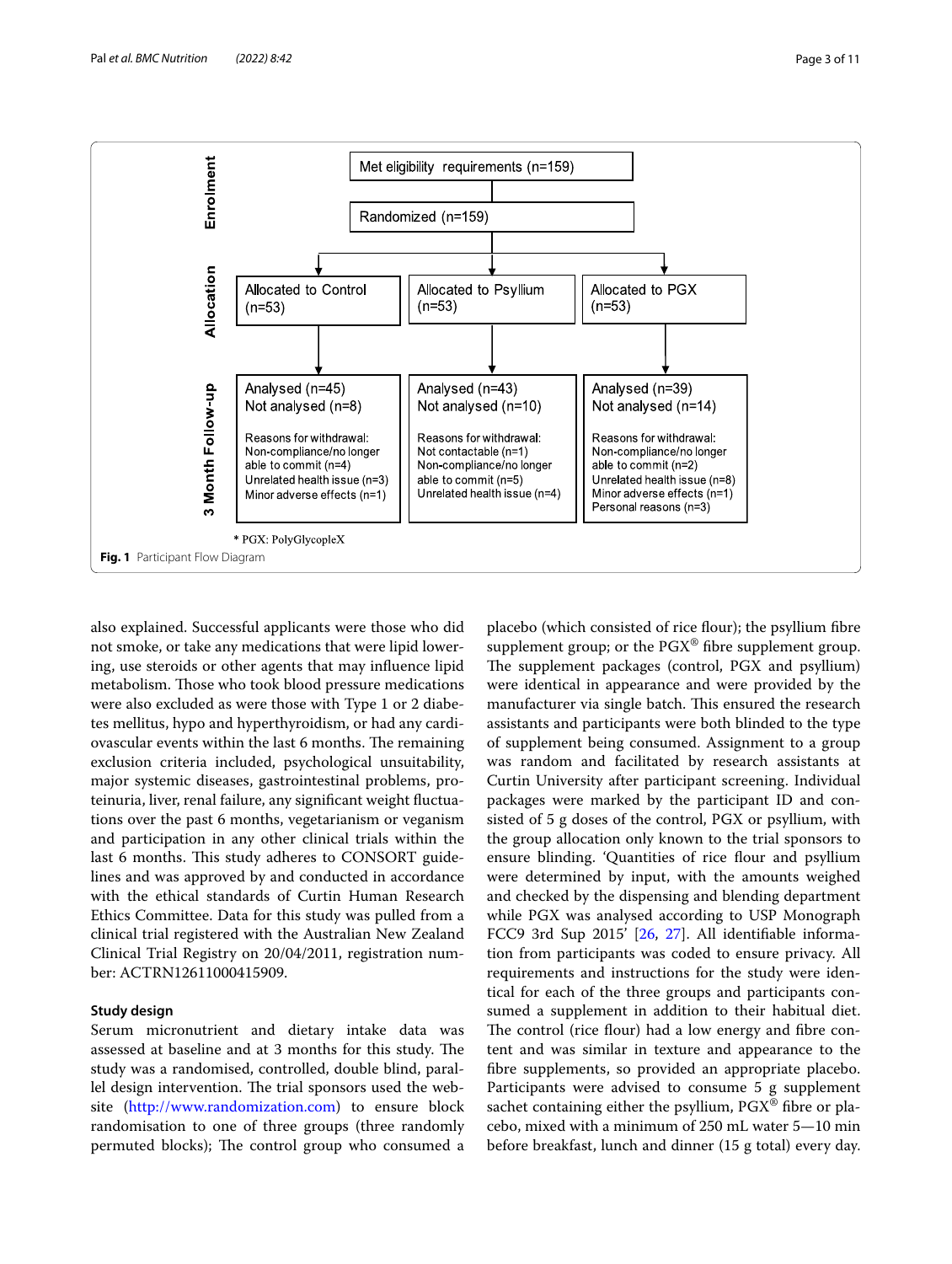Participants were asked to record any other supplements taken, such as vitamin, mineral or other for the duration of the study. All identifable information from participants was coded and kept strictly confdential. Tose who missed consecutive days of supplement consumption were discontinued from the trial.

#### **Data collection**

Participants attended a briefng session on how to consume the supplements, complete the paperwork and comply with the study protocol. Dietary intake over the course of the trial was monitored through the completion of 3-day food diaries at each clinical visit. Participants in all groups were asked to maintain their usual diet for the duration of the study. To monitor compliance, all participants were required to complete a diary to record their supplement consumption and asked to return the empty and unused sachets of the supplements at their clinical visits. These sachets were then counted and recorded. The trial was conducted in compliance with the study protocol. All participants were asked to report any adverse events to the investigators immediately. Medical support was to be provided for any serious adverse events resulting from this study. In addition, such events were to be recorded by the Investigator and reported to HREC. Participants would then be given the option to withdraw from the study and all data and blood samples for this participant would be destroyed after withdrawal.

#### **Assessments**

#### **Micronutrients blood analysis**

Fasting blood samples drawn by venepuncture were collected at baseline (week 0) and week 12. Samples were collected into lithium heparin or serum separator tubes (5 ml) for antioxidant/vitamins A, C, D  $B_9$ ,  $B_{12}$  and E and minerals (calcium, iron, iodine, folate, magnesium, potassium, sodium and zinc) and then centrifuged at 2,500 rpm at 4ºC for 10 min using an Eppendorf centrifuge and prepared for storage at -80°C. Vitamins A, E, D, as well as vitamin  $B_9$ , and  $B_{12}$  and thyroglobulin were measured using Enzyme-Linked Immunosorbent Assay kits (ELISA). ELISA combines antibody binding with enzymatic detection to identify molecules of interest; the result is a colour change that is measured by spectrophotometry at a particular wavelength [\[9](#page-9-8)]. Vitamin C and total antioxidant capacity was measured by colorimetric assay. All trace metals (calcium, magnesium, iron, zinc, sodium and potassium) were analysed by Flame Atomic Absorption Spectroscopy (FAAS).

#### **Three‑day food diaries**

Prior to commencement of the study, each participant attended a briefng session, which included instructions for completing the weighted 3-day food diaries. Completed food diaries were collected at the baseline and week 12 clinic appointments. Participants were required to record all food and drink consumed including water for three consecutive days. As much detail as possible was encouraged, including portion sizes, weights and brands. Dietary micronutrient data from the food diaries was extracted and analysed using Food Works Version 7 (Xyris Software, 2012). Participants were required to complete the food diaries as a reference, as it was necessary to make sure that any changes to serum micronutrients were not as a result of changes in dietary intake, as participants were instructed not to alter their 'normal diet'.

#### **Outcome measures**

The present study was designed to assess the nutritional status of overweight and obese Australian adults, via comparison of serum micronutrients and food diary analysis at baseline and week 12 in relation to: vitamins A, C, D, E,  $B_9$  and  $B_{12}$  and minerals calcium, iron, magnesium, potassium, sodium and zinc.

#### **Statistical analysis**

A sample size of 24 subjects per group is predicted to provide sufficient power (80%) to detect a 3% difference in weight before and after treatment within a group. Recruiting a total of 50 subjects per group will accommodate for 50% dropouts. Calculations are based on an average mean weight of 80 kg and a standard deviation of 5% within a group on all eligible subjects. Per-Protocol statistical analysis was conducted using analysis of covariance to determine between groups diferences in micronutrients for the two intervention groups, compared to the control group at 3 months (using the baseline values as covariate). Post hoc analysis was conducted using the Least Signifcant Diference method. Statistical significance was considered at  $p < 0.05$ . All analysis was conducted using SPSS 23.0 (IBM® SPSS® Statistics, New York, NY.

#### **Results**

#### **Participants**

There were 53 participants in each group (control, psyllium and  $PGX^{\circledast}$ ) at the start of the study, at the 3 month mark the control group had 45 participants, the psyllium group had 43 participants and the  $PGX^{\circledast}$  group had 39 participants. Reasons for truancy were noncompliance/ unable to commit, unrelated health issues, minor adverse efects (abdominal bloating or constipation/diarrhea) or personal reasons. There was no serious adverse effects reported.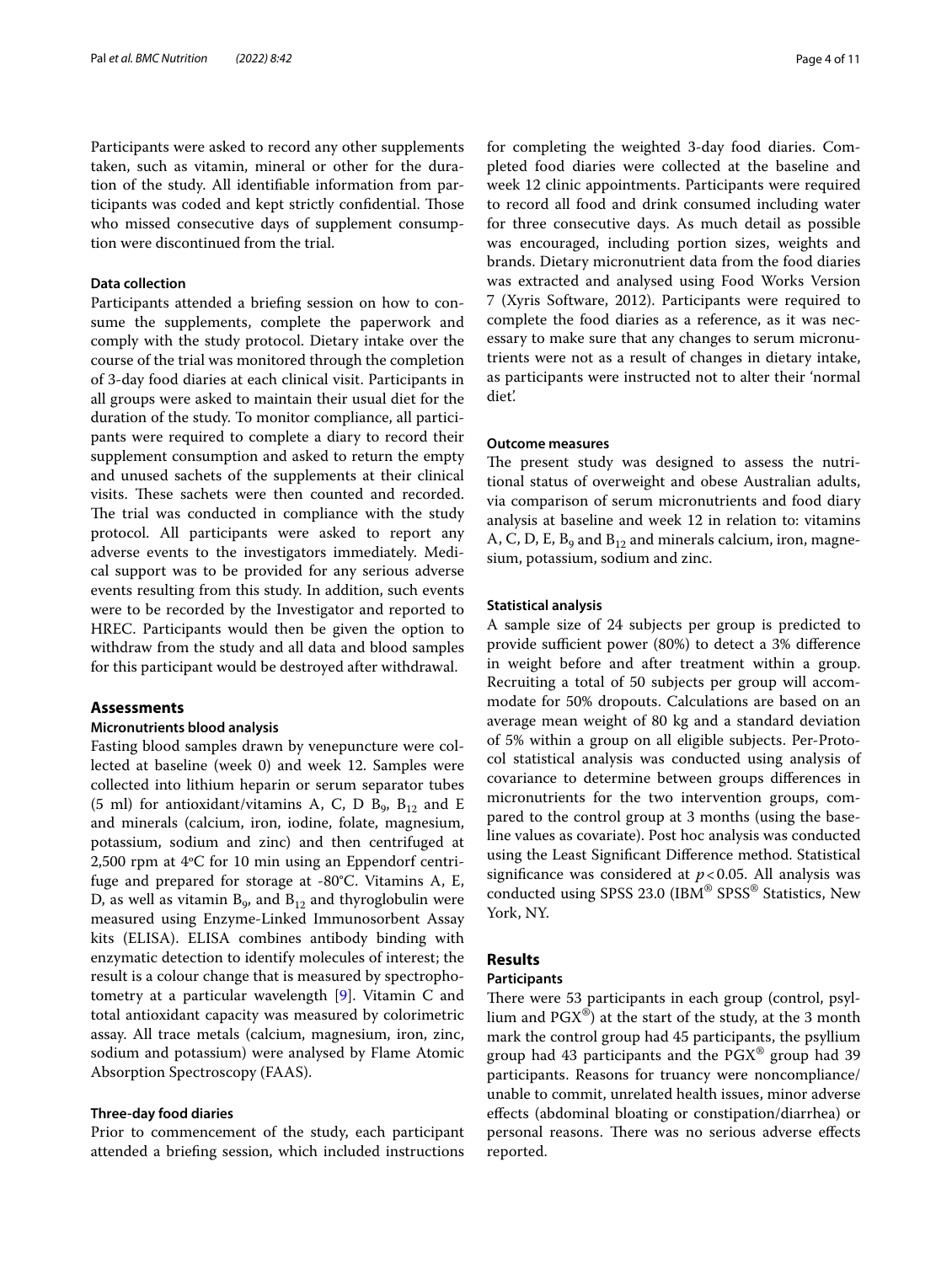#### **Baseline characteristics**

Baseline between group values for serum and selfrecorded dietary intake data are shown in Table [1.](#page-4-0) While participants in the psyllium fbre group showed slightly higher serum values at baseline for most micronutrients compared to  $PGX^{\circledast}$ , there were no significant between group differences (Control, Psyllium and  $PGX^{\circledast}$ ) in serum micronutrient values as seen in Table [1](#page-4-0). Interestingly, self-reported zinc intake from dietary intake data was found to be significantly lower in the  $PGX^{\circledast}$  group compared to control  $(11.5 \pm 0.6 \text{ mg vs } 14.1 \pm 0.8, p = 0.030)$ .

#### **Serum micronutrient values following 3 months fbre supplementation**

Table [2](#page-5-0) illustrates that there was no signifcant between group diferences in serum micronutrient status after

<span id="page-4-0"></span>**Table 1** Baseline participant characteristics

three months' fbre supplementation. However, serum values for key micronutrients did increase within group from baseline for both fbre groups following supple-mentation when comparing Table [1](#page-4-0) and [2](#page-5-0). Folate levels for psyllium went from  $2650.5 \pm 333.2$  pg/mL at baseline (Table [1](#page-4-0)) to  $2833.3 \pm 476.2$  $2833.3 \pm 476.2$  pg/mL at 3 months (Table 2) which is an increase of 6.9%. For PGX®, baseline levels were  $2191.3 \pm 333.8$  pg/mL and  $2417.9 \pm 415.0$  pg/mL after 3 months, which translates to a 10.3% increase. Sodium intake was found to be 11.8% higher following fbre supplementation in both fbre groups with baseline psyllium values of  $2730.7 \pm 40.3$  µg/mL compared to  $3051.6 \pm 29.8$  µg/mL at 3 months. PGX<sup>®</sup> baseline levels for sodium were  $2760.8 \pm 41.1$   $\mu$ g/mL and increased to  $3040.5 \pm 26.2$  µg/mL (10.5%). Potassium levels were also 22.2% lower after supplementation with baseline psyllium

|                       | <b>CONTROL</b>     |    | <b>PSYLLIUM</b>    |    | <b>PGX</b>         |    |  |
|-----------------------|--------------------|----|--------------------|----|--------------------|----|--|
|                       | $Mean \pm SEM$     | n  | $Mean \pm SEM$     | n  | $Mean \pm SEM$     | n  |  |
| Age (years)           | $49.8 \pm 1.8$     | 45 | 49.9±1.7           | 43 | 47.9±1.9           | 39 |  |
| Weight (kg)           | $94.7 \pm 2.5$     | 45 | $91.2 \pm 2.2$     | 43 | $96.2 \pm 2.9$     | 39 |  |
| BMI ( $kg/m2$ )       | $32 \pm 0.6$       | 45 | $31.7 \pm 0.5$     | 43 | $33.2 \pm 0.7$     | 39 |  |
| Serum:                |                    |    |                    |    |                    |    |  |
| Vitamin E (µg/mL)     | $7.4 \pm 0.7$      | 45 | $8.2 \pm 0.9$      | 42 | $7.8 \pm 0.9$      | 39 |  |
| Vitamin B12 (pg/mL)   | 731.5 ± 69.7       | 44 | 755.4 ± 72.7       | 43 | $677.3 \pm 73.1$   | 39 |  |
| Vitamin C (mg/dL)     | $63.9 \pm 4.6$     | 45 | $65.8 \pm 4.0$     | 43 | $63.6 \pm 4.1$     | 39 |  |
| Vitamin A (ng/mL)     | $52.4 \pm 3.0$     | 45 | $49.5 \pm 2.9$     | 43 | $48.9 \pm 3.1$     | 39 |  |
| Vitamin D (ng/mL)     | $10.7 \pm 1.1$     | 45 | $11.9 \pm 1.1$     | 43 | $9.9 \pm 1.0$      | 39 |  |
| Folate (pg/mL)        | $2558.3 \pm 370.6$ | 45 | $2650.5 \pm 333.2$ | 42 | $2191.3 \pm 333.8$ | 38 |  |
| Thyroglobulin (ng/mL) | $10.2 \pm 3.4$     | 41 | $8.4 \pm 0.9$      | 41 | $7.6 \pm 1.7$      | 37 |  |
| Potassium (µg/mL)     | $99.8 \pm 1.7$     | 45 | $98.6 \pm 1.5$     | 43 | $98.5 \pm 1.7$     | 39 |  |
| Sodium (µg/mL)        | $2706.4 \pm 29.1$  | 45 | $2730.7 \pm 40.3$  | 43 | $2760.8 \pm 41.1$  | 39 |  |
| Iron (µg/mL)          | $1.1 \pm 0.1$      | 45 | $1.0 \pm 0.1$      | 43 | $1.0 \pm 0.1$      | 39 |  |
| Zinc (µg/mL)          | $0.3 \pm 0.0$      | 45 | $0.3 \pm 0.0$      | 43 | $0.3 \pm 0.0$      | 39 |  |
| Calcium (µg/mL)       | 33.9±1.4           | 45 | $35.3 \pm 1.5$     | 43 | $33.5 \pm 1.2$     | 39 |  |
| Magnesium (µg/mL)     | $6.7 \pm 0.2$      | 45 | $6.9 \pm 0.2$      | 43 | $6.7 \pm 0.1$      | 39 |  |
| Dietary intake:       |                    |    |                    |    |                    |    |  |
| Vitamin E (mg)        | $9.1 \pm 0.8$      | 44 | $8.8 \pm 0.7$      | 43 | $8.6 \pm 0.7$      | 39 |  |
| Vitamin C (mg)        | $109.1 \pm 13.2$   | 44 | $102.9 \pm 12.7$   | 43 | $97.1 \pm 9.5$     | 39 |  |
| Retinol $(\mu q)$     | $365.4 \pm 32.2$   | 44 | $357.5 \pm 46.3$   | 43 | 385.7±45.5         | 39 |  |
| Beta carotene (µq)    | $2840.3 \pm 415.4$ | 44 | $3087.4 \pm 346.8$ | 43 | $2054.8 \pm 182.3$ | 39 |  |
| Vitamin D (µg)        | $3.8 \pm 0.5$      | 44 | $3.5 \pm 0.3$      | 43 | $3.7 \pm 0.4$      | 39 |  |
| Folate $(\mu q)$      | $398.1 \pm 32.8$   | 44 | $410.4 \pm 31.4$   | 43 | $304.1 \pm 17.3$   | 39 |  |
| Iodine (µq)           | $132 \pm 7.6$      | 44 | $128.9 \pm 7.3$    | 43 | $123.9 \pm 9.3$    | 39 |  |
| Potassium (mg)        | $3196.0 \pm 118.6$ | 44 | $3167.2 \pm 136.7$ | 43 | $2902.3 \pm 120.9$ | 39 |  |
| Sodium (mg)           | $2961.1 \pm 174.6$ | 44 | $2613.8 \pm 181.8$ | 43 | $2669.7 \pm 158.1$ | 39 |  |
| Iron (mg)             | $13.4 \pm 0.8$     | 44 | $12.1 \pm 0.6$     | 43 | $11.8 \pm 0.6$     | 39 |  |
| Zinc (mg)             | $14.1 \pm 0.8$     | 44 | $13.6 \pm 0.9$     | 43 | $11.5 \pm 0.6*$    | 39 |  |
| Calcium (mg)          | $907.1 \pm 59.3$   | 44 | $901.8 \pm 48.8$   | 43 | $882.0 \pm 73.1$   | 39 |  |
| Magnesium (mg)        | 387.7±20.3         | 44 | 373.7±19.0         | 43 | 357.0 ± 19.7       | 39 |  |
|                       |                    |    |                    |    |                    |    |  |

\* Signifcant compared to Control at *p*<0.05. Between-groups diference was examined using one-way ANOVA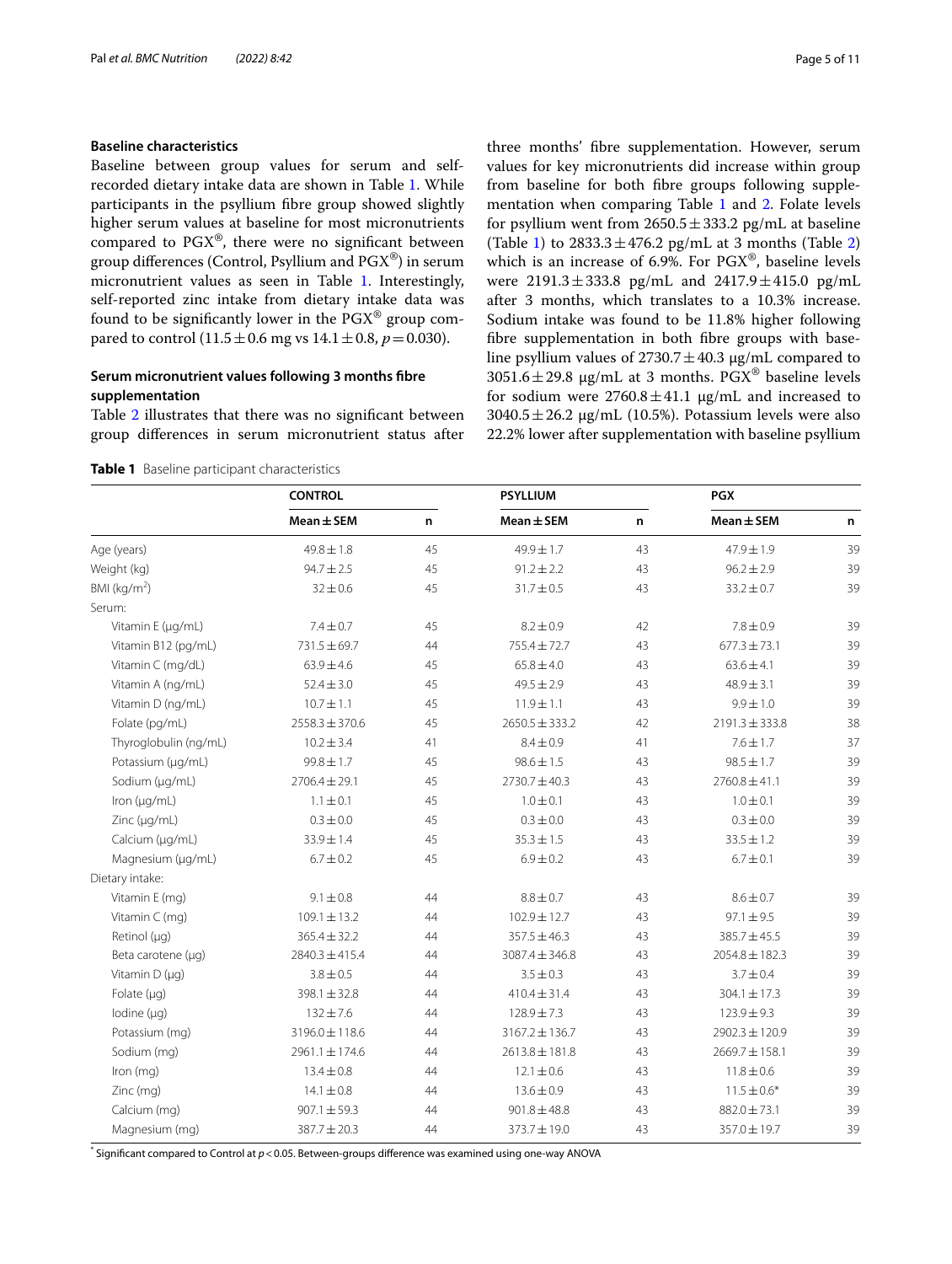<span id="page-5-0"></span>

|  |  |  |  |  |  |  | Table 2 Between group serum differences in nutritional status after three months of Psyllium or PGX fibre supplementation |
|--|--|--|--|--|--|--|---------------------------------------------------------------------------------------------------------------------------|
|--|--|--|--|--|--|--|---------------------------------------------------------------------------------------------------------------------------|

|                       | <b>CONTROL</b>     |                   |    | <b>PSYLLIUM</b>    |                   |    | <b>PGX</b>         |                   |    |
|-----------------------|--------------------|-------------------|----|--------------------|-------------------|----|--------------------|-------------------|----|
|                       | $Mean \pm SEM$     | <b>Difference</b> | n  | $Mean \pm SEM$     | <b>Difference</b> | n  | $Mean \pm SEM$     | <b>Difference</b> | n  |
| Vitamin E (µg/mL)     | $6.8 \pm 0.6$      | $-0.6$            | 45 | $8.8 \pm 1.0$      | 0.6               | 43 | $7.8 \pm 0.9$      | $\mathbf{0}$      | 39 |
| Vitamin B12 (pg/mL)   | $688.8 \pm 65.6$   | $-42.7$           | 44 | $757.3 \pm 72.7$   | 1.9               | 43 | $688.9 \pm 65.1$   | 11.6              | 39 |
| Vitamin C (mg/dL)     | $62.3 \pm 3.4$     | $-1.6$            | 45 | $60.8 \pm 3.2$     | $-4.9$            | 43 | $57.7 \pm 2.8$     | $-5.9$            | 38 |
| Vitamin A (ng/mL)     | $48.7 \pm 3.0$     | $-3.7$            | 44 | $46.9 \pm 3.2$     | $-2.6$            | 43 | $49.5 \pm 3.2$     | 0.6               | 39 |
| Vitamin D (ng/mL)     | $10.0 \pm 1.4$     | $-0.7$            | 45 | $10.3 \pm 1.0$     | $-1.6$            | 43 | $8.6 \pm 0.8$      | $-1.3$            | 39 |
| Folate (pg/mL)        | $2822.9 \pm 518.8$ | 264.7             | 45 | $2833.3 \pm 476.2$ | 182.8             | 41 | $2417.9 \pm 415.0$ | 226.6             | 38 |
| Thyroglobulin (ng/mL) | $11.2 \pm 3.4$     |                   | 42 | $8.5 \pm 1.0$      | 0.1               | 42 | $7.2 \pm 1.2$      | $-0.4$            | 38 |
| Potassium (µg/mL)     | $71.2 \pm 3.5$     | $-28.6$           | 45 | $76.7 \pm 3.9$     | $-21.8$           | 43 | $70.1 \pm 3.8$     | $-28.4$           | 39 |
| Sodium (µg/mL)        | $3012.4 \pm 28.4$  | 306               | 45 | $3051.6 \pm 29.8$  | 320.9             | 43 | $3040.5 \pm 26.2$  | 279.6             | 39 |
| Iron $(\mu q/mL)$     | $0.8 \pm 0.0$      | $-0.2$            | 45 | $0.8 \pm 0.0$      | $-0.3$            | 43 | $0.9 \pm 0.1$      | $-0.1$            | 39 |
| $Zinc$ ( $\mu q/mL$ ) | $0.5 \pm 0.0$      | 0.2               | 45 | $0.5 \pm 0.0$      | 0.2               | 43 | $0.5 \pm 0.0$      | 0.2               | 39 |
| Calcium (µg/mL)       | $43.9 \pm 0.7$     | 9.9               | 45 | $44.2 \pm 0.7$     | 8.9               | 43 | $43.2 \pm 0.7$     | 9.7               | 39 |
| Magnesium (µg/mL)     | $7.2 \pm 0.1$      | 0.5               | 45 | $7.4 \pm 0.1$      | 0.5               | 43 | $7.3 \pm 0.2$      | 0.5               | 39 |

\* There were no signifcant between group diferences *p*>0.05. Between-groups diference was examined using one-way ANOVA

group levels of  $98.6 \pm 1.5$   $\mu$ g/mL and  $76.7 \pm 3.9$   $\mu$ g/mL after 3 months. Similarly, PGX® baseline potassium decreased 28.8% with initial values of  $98.5 \pm 1.7$  µg/mL and decreasing to  $70.1 \pm 3.8$  g/mL at 3 months.

#### **Nutrient intake data following 3 months of fbre supplementation**

Self-reported micronutrient intake values from the 3-day food diary for the three groups are shown in Table [3.](#page-6-0) Baseline values for dietary intake data were used as a covariate for between group diferences (a) and the control was used as covariate for within group diferences (b) (refer to Table [3](#page-6-0)). For vitamin C, a signifcant diference was found compared to baseline and compared to control for PGX® at  $p < 0.05$  with a mean  $\pm$  SEM of  $102.8 \pm 10.5$  mg (baseline) and  $69.5 \pm 5.9$  mg and a reduction in recorded intake of 30.276 mg. Folate also showed a signifcant reduction compared to baseline at  $p < 0.05$  for the control group and the psyllium group. The control group decreased from 414.0  $\pm$  35.6 µg at baseline to 340.3  $\pm$  24.5 µg at week 12  $(-71.103 \mu g)$ . The psyllium group for dietary intake of folate went from  $406.4 \pm 32.8$  µg to  $340.7 \pm 22.4$  µg after 3 months fibre supplementation  $(-65.642 \text{ µg})$ . Sodium was found to be statistically significant at  $p < 0.05$  in the psyllium group compared to the control at  $p < 0.05$ , with  $2615.4 \pm 188.0$  mg recorded at baseline and decreasing to  $2334.8 \pm 128.5$  mg at 3 months (-280.569 mg). Zinc showed a signifcant reduction over 3 months fbre supplementation compared to baseline in the psyllium group with  $13.6 \pm 1.0$  mg at baseline and  $11.8 \pm 0.7$  mg at the 12 week mark (-1.857 mg). Dietary intake of magnesium also decreased signifcantly in the psyllium group by 37.584 mg from baseline (371.9 $\pm$ 19.9 mg) to 3 months

 $(334.3 \pm 15.8 \text{ mg})$ . Overall there appeared to be a downward trend in dietary intake data of most micronutrients in both the psyllium and PGX® group compared to baseline and compared to the control group after 3 months fbre supplementation. However only the afore mentioned micronutrients were significant at  $p < 0.05$ . For example, iodine levels at 3 months for the  $PGX^{\circledast}$ group was lower at  $118.1 \pm 7.6$  µg compared to the control group  $138.3 \pm 9.2$  µg but not significant at  $p < 0.05$ . Calcium was also lower in the  $PGX^{\circledast}$  group at 3 months  $(754.0 \pm 57.3 \text{ mg})$  compared to baseline  $(834.3 \pm 60.6 \text{ mg})$ , but again no significance at  $p < 0.05$  was found.

Table [4](#page-7-0) refers to the macronutrient intake levels from self-recorded dietary intake from baseline to 3 months. There were significant changes at  $p < 0.05$  from baseline for both psyllium and  $PGX^{\circledast}$  with a reduction in dietary energy intake following 3 months fbre supplementation. Psyllium decreased from  $8859.4 \pm 318.4$  kJ/d to 7272.3 $\pm$ 218 kJ/d with a mean change of -1617.3 kJ/d. The PGX<sup>®</sup> group went from  $8783.3 \pm 261.3$  kJ/d to 7556.3  $\pm$  243.1 kJ/d with a mean reduction of -1090.9 kJ/d. Carbohydrate intake also signifcantly reduced in both fbre groups with psyllium the group going from  $212 \pm 8.9$  g/d at baseline to  $181 \pm 7.5$  g/d at 3 months (-31.8 g/d. PGX<sup>®</sup> also decreased from 209.8 g/d $\pm$ 8.6 of carbohydrate to  $175.3 \pm 8.4$  g/d (-31.5 g/d). For fat intake, the psyllium group was the only signifcant change from baseline with 81.2  $g/d \pm 4.5$  at week 0 and 66.9  $g/d \pm 3.1$  at 12 weeks, with a mean change of -15.6 g/d. Protein intake also only reduced signifcantly in the psyllium group with 104 g/d  $\pm$  4.7 recorded at baseline and 85.9 g/d  $\pm$  3.6 after 3 months fibre supplementation  $(-17.6 \text{ g/d})$ . Fibre intake for both fbre groups increased signifcantly from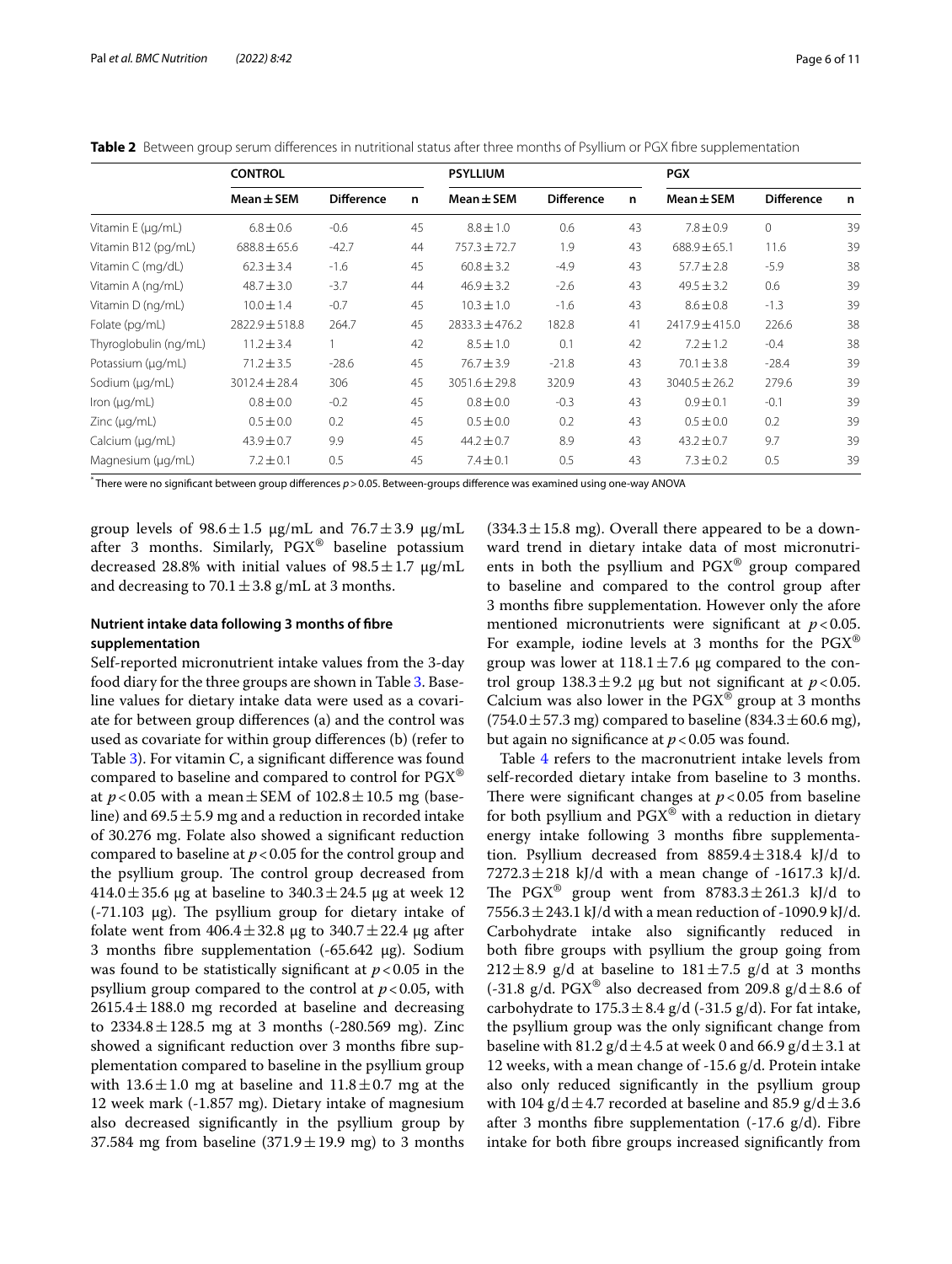|                  | <b>Baseline</b>    | n  | 12 Weeks                      | <b>Difference</b> | n  |
|------------------|--------------------|----|-------------------------------|-------------------|----|
| Vitamin E (mg)   |                    |    |                               |                   |    |
| Control          | $9.5 \pm 0.9$      | 39 | $8.5 \pm 0.6$                 | $-1.033$          | 40 |
| Psyllium         | $8.8 \pm 0.7$      | 41 | $7.7 \pm 0.5$                 | $-1.100$          | 41 |
| PGX              | $8.6 \pm 0.8$      | 33 | $8.5 \pm 0.7$                 | $-0.137$          | 32 |
| Vitamin C (mg)   |                    |    |                               |                   |    |
| Control          | $102.4 \pm 9.7$    | 39 | $115.4 \pm 17.1$              | 14.367            | 40 |
| Psyllium         | $98.7 \pm 12.0$    | 41 | 104.9±11.5                    | 6.192             | 41 |
| PGX              | $102.8 \pm 10.5$   | 33 | $69.5 \pm 5.9^{a,b}$          | $-30.276$         | 32 |
| Retinol (µg)     |                    |    |                               |                   |    |
| Control          | $394.8 \pm 33.4$   | 39 | $358.5 \pm 25.7$              | $-33.701$         | 40 |
| Psyllium         | $352.3 \pm 48.3$   | 41 | $3356.0 \pm 460.2$            | -47.459           | 41 |
| PGX              | $363.9 \pm 44.6$   | 33 | $2818.2 \pm 515.0$            | 1410.918          | 32 |
| B Carotene (µg)  |                    |    |                               |                   |    |
| Control          | 2893.6 ± 453.9     | 39 | $2971.3 \pm 345.9$            | 143.611           | 40 |
| Psyllium         | $3044.8 \pm 349.2$ | 41 | $3356.0 \pm 460.2$            | 311.177           | 41 |
| PGX              | $2058.6 \pm 207.9$ | 33 | $2818.2 \pm 515.0$            | 961.498           | 32 |
| Vitamin D (µg)   |                    |    |                               |                   |    |
| Control          | $3.9 \pm 0.5$      | 39 | $3.4 \pm 0.3$                 | $-0.498$          | 40 |
| Psyllium         | $3.5 \pm 0.3$      | 41 | $3.2 \pm 0.3$                 | $-0.380$          | 41 |
| PGX              | $3.7 \pm 0.5$      | 33 | $3.0 \pm 0.3$                 | $-0.685$          | 32 |
| Folate $(\mu g)$ |                    |    |                               |                   |    |
| Control          | $414.0 \pm 35.6$   | 39 | $340.3 \pm 24.5^a$            | $-71.103$         | 40 |
| Psyllium         | $406.4 \pm 32.8$   | 41 | 340.7 $\pm$ 22.4 <sup>a</sup> | $-65.642$         | 41 |
| PGX              | 310.0 ± 19.5       | 33 | $320.5 \pm 24.7$              | 48.145            | 32 |
| lodine (µg)      |                    |    |                               |                   |    |
| Control          | $135.6 \pm 8.2$    | 39 | $138.3 \pm 9.2$               | 2.792             | 40 |
| Psyllium         | $125.4 \pm 7.1$    | 41 | $130.1 \pm 8.2$               | 4.754             | 41 |
| PGX              | $118.8 \pm 8.2$    | 33 | $118.1 \pm 7.6$               | $-0.894$          | 32 |
| Potassium (mg)   |                    |    |                               |                   |    |
| Control          | $3279.3 \pm 122.3$ | 39 | 3238.9 ± 181.4                | $-44.486$         | 40 |
| Psyllium         | $3134.1 \pm 141.4$ | 41 | 2905.0 ± 123.5                | $-229.108$        | 41 |
| PGX              | $2855.1 \pm 134.3$ | 33 | 2825.7 ± 142.1                | 36.487            | 32 |
| Sodium (mg)      |                    |    |                               |                   |    |
| Control          | 3081.846 ± 185.5   | 39 | 2844.8 ± 157.0                | $-214.018$        | 40 |
| Psyllium         | 2615.4 ± 188.0     | 41 | $2334.8 \pm 128.5^{\rm b}$    | $-280.569$        | 41 |
| PGX              | 2639.4±179.1       | 33 | 2490.1 ± 150.0                | $-93.027$         | 32 |
| Iron (mg)        |                    |    |                               |                   |    |
| Control          | $14.2 \pm 0.8$     | 39 | $12.9 \pm 0.7$                | $-1.389$          | 40 |
| Psyllium         | $12.0 \pm 0.6$     | 41 | $11.1 \pm 0.6$                | $-0.904$          | 41 |
| PGX              | $11.7 \pm 0.7$     | 33 | $11.6 \pm 0.8$                | 0.531             | 32 |
| Zinc (mg)        |                    |    |                               |                   |    |
| Control          | $14.7 \pm 0.8$     | 39 | $13.9 \pm 0.8$                | $-0.900$          | 40 |
| Psyllium         | $13.6 \pm 1.0$     | 41 | $11.8 \pm 0.7^a$              | -1.857            | 41 |
| PGX              | $11.6 \pm 0.7$     | 33 | $12.7 \pm 1.1$                | 1.321             | 32 |
| Calcium (mg)     |                    |    |                               |                   |    |
| Control          | $952.3 \pm 62.6$   | 39 | $885.1 \pm 56.0$              | $-62.324$         | 40 |
| Psyllium         | $888.3 \pm 50.3$   | 41 | $806.0 \pm 44.2$              | $-82.305$         | 41 |
| PGX              | $834.3 \pm 60.6$   | 33 | 754.0 ± 57.3                  | -74.471           | 32 |

<span id="page-6-0"></span>**Table 3** Within and between group differences in dietary micronutrient levels from baseline to 3 months of psyllium or PGX fbre supplementation

#### **Table 3** (continued)

|                | <b>Baseline</b>  | n  | 12 Weeks           | Difference n |    |
|----------------|------------------|----|--------------------|--------------|----|
| Magnesium (mg) |                  |    |                    |              |    |
| Control        | $400.8 + 22.0$   | 39 | $369.9 + 19.4$     | $-31.998$    | 40 |
| Psyllium       | $371.9 \pm 19.9$ | 41 | $334.3 \pm 15.8^a$ | $-37584$     | 41 |
| <b>PGX</b>     | $359.4 + 22.4$   | २२ | $3491 + 238$       | $-5595$      | 32 |

\* Values are expressed as mean  $\pm$  SEM. <sup>a</sup>significant compared to baseline at p < 0.05; <sup>b</sup>significant compared to Control at p < 0.05. Between-groups difference was examined using one-way ANOVA and within-group diference was examined using a paired samples t test

baseline to 3 months, with psyllium increasing 12.7 g/d from 23.9 g/d  $\pm$  1.3 to 36.4 g/d  $\pm$  1.2 and PGX<sup>®</sup> increasing 14.2 g/d from 21.4 g/d  $\pm$  1.2 to 36.6 g/d  $\pm$  1.3.

#### **Discussion**

Over the years, research has consistently shown that a higher intake of dietary fbre correlates with a reduced risk of several chronic diseases, including cardiovascular diseases (CVDs), cancer, type 2 diabetes, and obesity [[11\]](#page-9-10). The health benefits provided by a higher dietary fbre intake are thought to occur via the following mechanisms: delaying the absorption of glucose; increased satiation and satiety efect which can reduce food intake, and may promote weight loss; gut microbe–induced production of short-chain fatty acids, which have immunomodulatory and anti-infammatory properties; trapping of bile acids and carcinogenic substances; and increased intake of biologically active compounds, such as phytochemicals and antioxidants [[28,](#page-10-9) [29\]](#page-10-10). However, it is still not well known how a higher fbre intake through supplementation afects micronutrients absorption in the gastrointestinal tract, especially in overweight and obese individuals. Therefore the aim of this study was to determine whether 3-months' supplementation with psyllium or PGX® fbre afects micronutrient status of overweight and obese adults.

Current literature, although limited suggests that a higher fbre intake can either inhibit or promote bioavailability depending on the nutrient, the absorptive mechanism involved, and the composition of the food matrix as a whole [[30\]](#page-10-11). Factors affecting vitamin or mineral bioavailability include how it is absorbed, excreted, stored/distributed; whether its sequestered by fat or dispersed in tissue, metabolic processes (catabolic losses, possibly oxidative), increased physiologic requirements, or lower absolute total dietary intake [[31](#page-10-12), [32\]](#page-10-13). This may help explain the variability that can occur within serum micronutrient levels. The habitual diet of overweight and obese individual is often seen as energy-dense and nutrient-poor, so maintaining nutritional sufficiency can potentially be compromised. An emerging theory suggests that nutritional defciency states in obese persons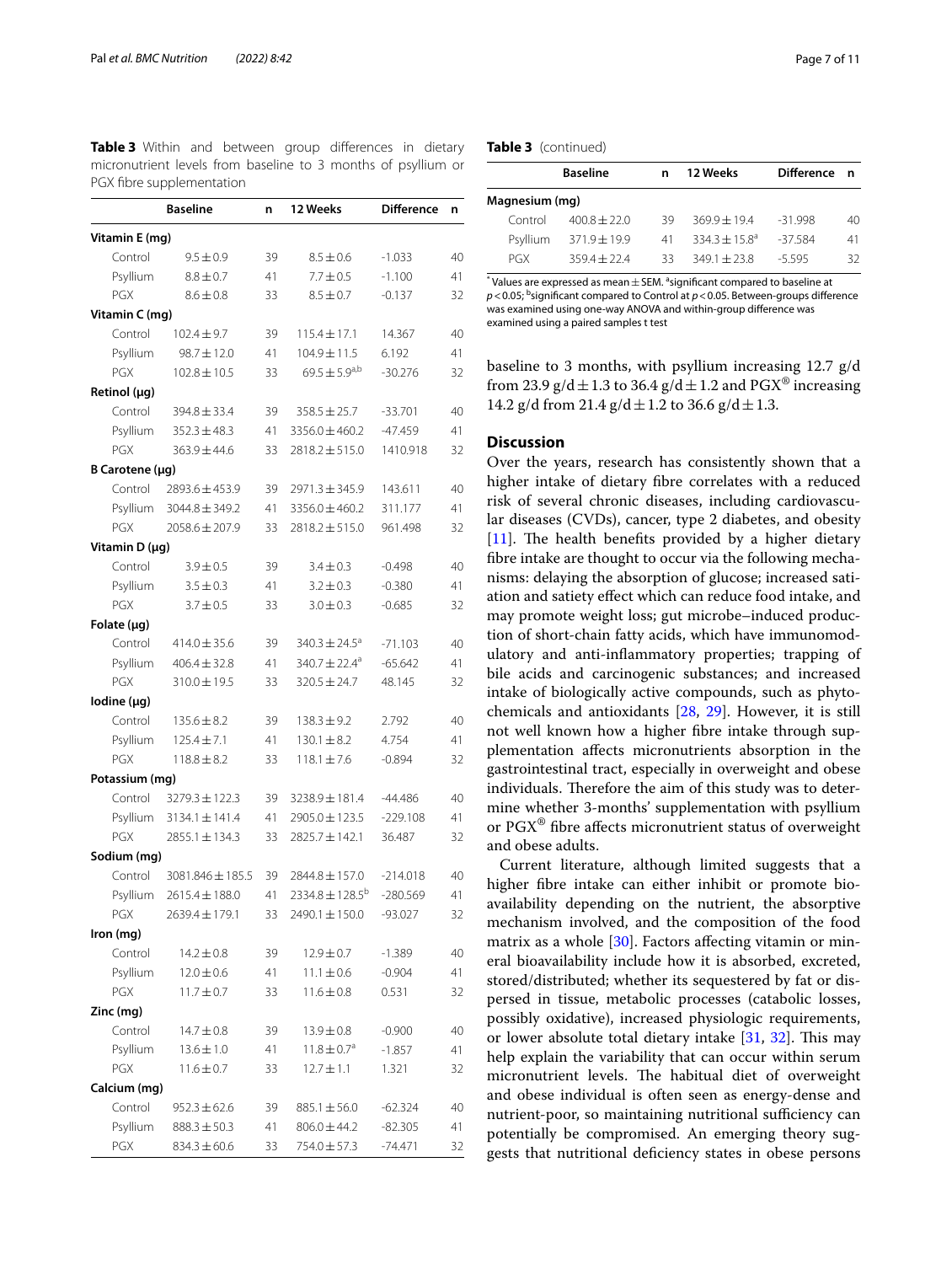| Variable          | Group      | <b>Baseline</b>    | n  | 3 months                      | n  | Mean change | P     |
|-------------------|------------|--------------------|----|-------------------------------|----|-------------|-------|
| Energy (kJ/d)     | <b>CTR</b> | $8636.4 \pm 294.4$ | 44 | $9013.1 \pm 223.6^a$          | 39 | 115.5       | 0.641 |
|                   | <b>PSY</b> | 8859.4 ± 318.4     | 43 | $7272.3 \pm 218$ <sup>b</sup> | 41 | $-1617.3$   | 0.000 |
|                   | <b>PGX</b> | $8783.3 \pm 261.3$ | 39 | $7556.3 \pm 243.1^b$          | 33 | $-1090.9$   | 0.001 |
| CHO (q/d)         | <b>CTR</b> | $209.8 \pm 8.8$    | 44 | $212.6 \pm 7.7$ <sup>a</sup>  | 39 | $-1.6$      | 0.827 |
|                   | <b>PSY</b> | $212 \pm 8.9$      | 43 | $181 \pm 7.5^{\rm b}$         | 41 | $-31.8$     | 0.002 |
|                   | PGX        | $209.8 \pm 8.6$    | 39 | $175.3 \pm 8.4^b$             | 33 | $-31.5$     | 0.003 |
| Fat $(q/d)$       | <b>CTR</b> | $80.2 \pm 4.2$     | 44 | $83.8 \pm 3.2^a$              | 39 | $-0.5$      | 0.907 |
|                   | <b>PSY</b> | $81.2 \pm 4.5$     | 43 | $66.9 \pm 3.1^{\rm b}$        | 41 | $-15.6$     | 0.000 |
|                   | PGX        | $82.8 \pm 3.3$     | 39 | $72.2 \pm 3.4^{\circ}$        | 33 | $-9$        | 0.055 |
| Protein (g/d)     | <b>CTR</b> | $101.7 \pm 4$      | 44 | $109.9 \pm 3.7^a$             | 39 | 6.4         | 0.169 |
|                   | PSY        | $104 \pm 4.7$      | 43 | $85.9 \pm 3.6^{b}$            | 41 | $-17.6$     | 0.000 |
|                   | PGX        | $101.6 \pm 3.9$    | 39 | 94.4 ± 4.1 <sup>b</sup>       | 33 | $-6.5$      | 0.174 |
| Total Fibre (g/d) | <b>CTR</b> | $22.6 \pm 1.2$     | 44 | $24.2 \pm 1.2$ <sup>a</sup>   | 39 | 0.8         | 0.599 |
|                   | <b>PSY</b> | $23.9 \pm 1.3$     | 43 | $36.4 \pm 1.2^{b}$            | 41 | 12.7        | 0.000 |
|                   | PGX        | $21.4 \pm 1.2$     | 39 | $36.6 \pm 1.3^{b}$            | 33 | 14.2        | 0.000 |

<span id="page-7-0"></span>**Table 4** Self-recorded dietary intake of macronutrients for baseline to 3 months of psyllium or PGX fibre supplementation

Values are mean±SEM with baseline as a covariate. Mean change from baseline. *P* values are within group diferences compared to baseline. Diferent letters in superscript represent signifcant diferences between groups *p* < 0.05. Between-groups diference was examined using one-way ANCOVA. *CHO* (carbohydrate), *CTR* (control), *PGX* (PolyGlycopleX), *PSY* (psyllium)

are not more prevalent, as they may innately consume more food to compensate for the poor nutritional quality of their diet to achieve sufficiency. However due to the satiating efects of fbre, if a therapeutic dose is consumed, less food consumption may occur. Therefore nutrient intake and nutrient status may be afected in the long term, if malabsorption from the combined efects of obesity on bioavailability and a poor diet are already in efect.

This study examined the micronutrients present in serum samples and self-reported dietary intake data of overweight and obese individuals at baseline and 3 months following consumption of 15 g per day of either a control (rice flour), psyllium or  $PGX^{\circledast}$  fibre supplement. According to the serum values (Table  $1$  and Table  $2$ ), there were no between group diferences in micronutrient status compared to control, both at baseline as well as after 3 months of fbre supplementation. Self-reported dietary intake using the 3-day food diaries (Table [1](#page-4-0)) showed the baseline value for zinc was signifcantly different in the  $PGX^{\omega}$  group compared to the control group. As this is a baseline value, its signifcance is probably not related to an increase in dietary fbre, and could be explained by simple misreporting or poor zinc status in overweight and obese [\[33,](#page-10-14) [34](#page-10-15)]. All other micronutrients for self-reported dietary intake data at baseline, showed no signifcant diferences compared to control at *p*<0.05.

There was no significant difference between groups in serum micronutrient levels following 3 months fbre supplementation (Table [2\)](#page-5-0), however there was a notable increase or decrease for some key micronutrients from baseline to 3 months (within groups) (Table [1](#page-4-0) and Table [2\)](#page-5-0). Folate, sodium and potassium all showed changes from baseline, while not signifcant at *p*<0.05 it shows the potential for serum levels to be further afected over a longer time period (greater than 3 months). For between group diferences in self-reported dietary nutrient intake after three months of fbre supplementation, sodium intake was found to be signifcantly lower in the psyllium group compared to the control (Table [3\)](#page-6-0). Dietary intake data for vitamin C was also signifcantly lower in the  $PGX^{\omega}$  group at 3 months compared to the control group at  $p < 0.05$ . Other micronutrients for dietary intake data were also lower following 3 months dietary fbre supplementation but not statistically signifcant at  $p < 0.05$ . These included iodine and calcium in the  $PGX^{\omega}$  group compared to the psyllium group and control group (Table [3\)](#page-6-0). There appeared to be a downward trend for most dietary micronutrients in both fbre groups at 3 months, compared to the control (Table [3\)](#page-6-0).

While these results may refect diferences or changes in dietary intake (respectively), it may potentially be the result of inaccurate self-reporting [[33\]](#page-10-14). It is well known that overweight and obese participants frequently underreport dietary intake in self-reported food diaries [\[35](#page-10-16)], therefore these results may be due to simple misreporting of 3-day food diaries completed by participants as opposed to any actual changes. Another possibility of reduced nutrient intake data after 3 months dietary fbre supplementation of 15 g per day is due to the satiating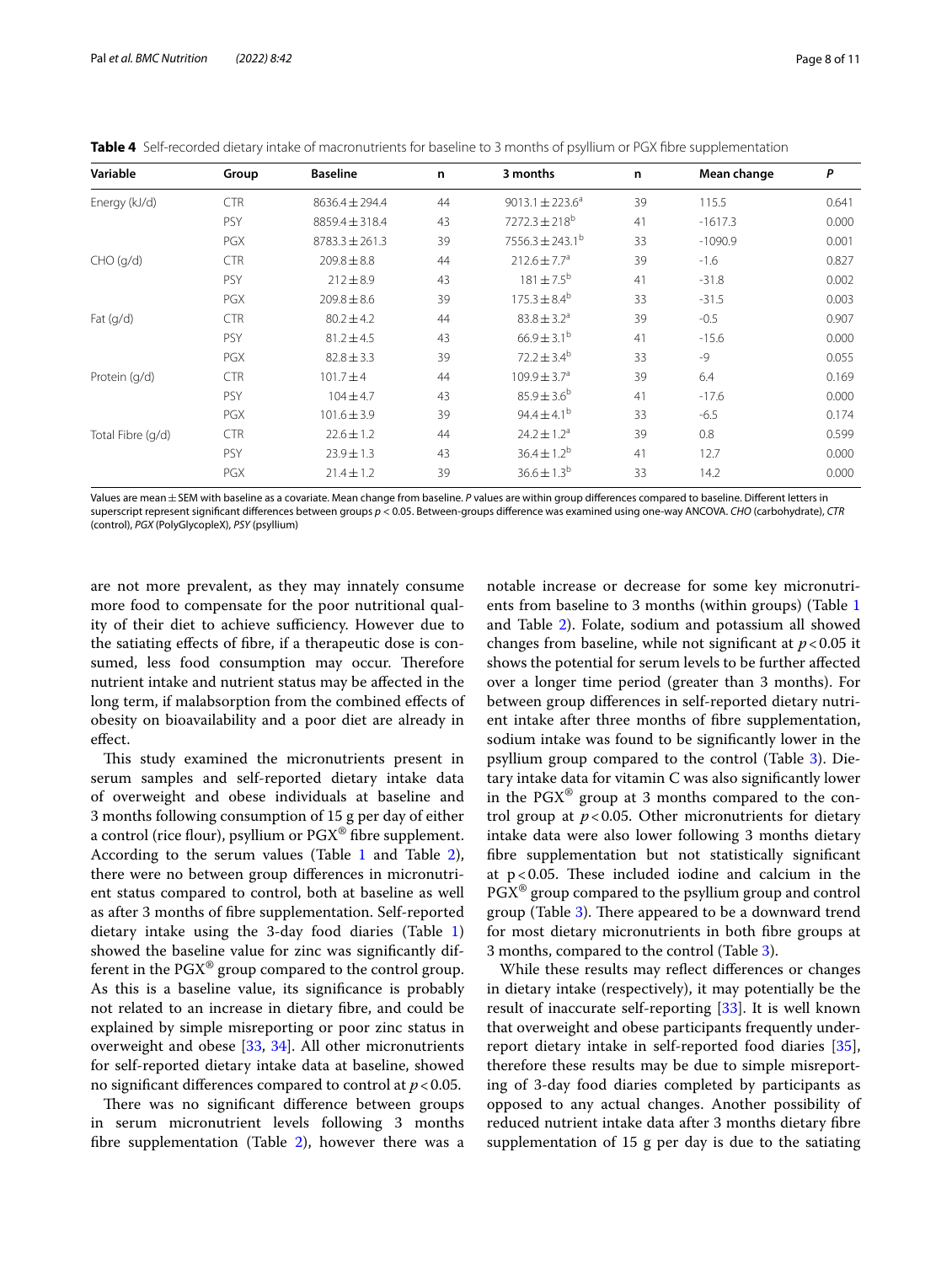efect of dietary fbre. Participants physically consumed less food as they were simply not as hungry, meaning over all, recorded dietary macro and micronutrient intake was reduced. This theory was supported by the signifcant reductions in energy, fat, carbohydrate and protein and the signifcant increase in fbre intake per day in the self-recorded dietary macronutrient intake following 3 months fbre supplementation (Table [4](#page-7-0)).

The fact that there were no between group differences in the serum micronutrients following three months of PGX® or psyllium fbre supplementation is a positive outcome for the present study. Dietary fbre supplementation is becoming recognised as an adjunct to weight management programs for overweight and obese individuals, and potentially complements many existing weight loss programs. However, as with any new treatment, it is essential to eliminate any negative efects that a new method or product may have on patients' health, in this instance their micronutrient status. Recent research promotes the safety and efficacy of the novel fibre supplement  $PGX^{\circledast}$ , as well as showing positive effects for metabolic syndrome (MS) and associated risk factors such as CVD, blood pressure and blood lipids [\[13](#page-9-11), [27](#page-10-8)]. However the effect of  $PGX^{\circledast}$  or psyllium fibre on micronutrient status, when used as a part of a weight loss treatment in overweight and obese individuals, has not been well researched to date. The micronutrients examined in this study play an essential role in regulating biochemical pathways associated with metabolism. As obesity is a multifaceted and complex disease, the daily intake of 15 g of supplemented dietary fbre to help weight loss, needed to be ruled out as a possible confounder to attaining a better health outcome for this subpopulation.

#### **Strengths and limitations**

This study is unique in that there has been very limited research examining the micronutrient status of overweight and obese individuals taking high fibre doses to assist with weight loss. While there is still much to learn about how fbre and micronutrients interact within the digestive system, the results of this study add to the body of knowledge in this area.

One of the limitations of this study was the time frame examined (baseline to 3 months only). It is possible that while no signifcant diferences were found in micronutrient status following 3 months of high supplementary fbre (15 g per day), longer term fbre treatment or higher fbre dosages may have produced diferent results. It would be advisable for any future studies in this area to be conducted over a greater duration than 3 months as well as vary the dosage of dietary fbre supplement. A second limitation in this study was the use of self-reported dietary intakes. With any self- reporting nutritional data, potential bias is introduced as overweight and obese populations are most likely to under report their dietary intake [\[36\]](#page-10-17). While food diaries are a useful tool in the examination of dietary intake in weight management trials, the fuctuations in folate, zinc, magnesium sodium and vitamin C data found in this study may not represent changes to dietary intake, but rather inconsistent food consumption reporting. Thirdly the fibre dosage itself needs to be considered. Participants were consuming an extra 15 g of fbre each day in supplement form prior to breakfast, lunch and dinner. If this fbre amount was to increase to attempt to maximize or encourage further weight loss, this may produce more signifcant efects on serum micronutrient status. A further point to consider for any future studies is whether any signifcant results or diferences between fbre groups from baseline to 3 months is due to the increase in  $PGX^{\circledast}$  or Psyllium fbre supplementation and not due to possible weight loss. High dietary fbre promotes satiety, so participants physically consumed less food and fewer kilojoules. Over a longer time period this possibly may have led to more signifcant diferences in serum micronutrients. Another limitation was the lack of intention-to-treat analysis as the exclusion of dropouts from the study may have introduced bias.

#### **Signifcance**

As high fbre diets have been linked to defciencies of calcium, iron, trace metals, and certain vitamins in previous studies, it is important to update the body of knowledge in determining the possible health implications of therapeutic doses of fbre. If fbre is to be recommended as a potential adjunct to weight loss treatments for overweight and obese individuals, it is important to identify any possible limiting factors. The results from this research trial provide further evidence as to the physiological and biochemical efects high intakes (15 g daily) of psyllium or  $PGX^{\circledast}$  fibre supplementation have on the micronutrient status of an overweight or obese individual.

#### **Conclusions**

Research examining methods to curb the obesity epidemic have focused on the development of safe and efective treatment options to assist with the current weight management strategies. One such option is the use of fbre supplements, which has been proven to improve satiety and reduce metabolic syndrome risk factors in overweight and obese individuals [\[13](#page-9-11), [24\]](#page-10-5). Previous research had suggested that higher fbre consumption may impair the bioavailability of certain micronutrients, such that interference to the food matrix may infuence the release, transformation, and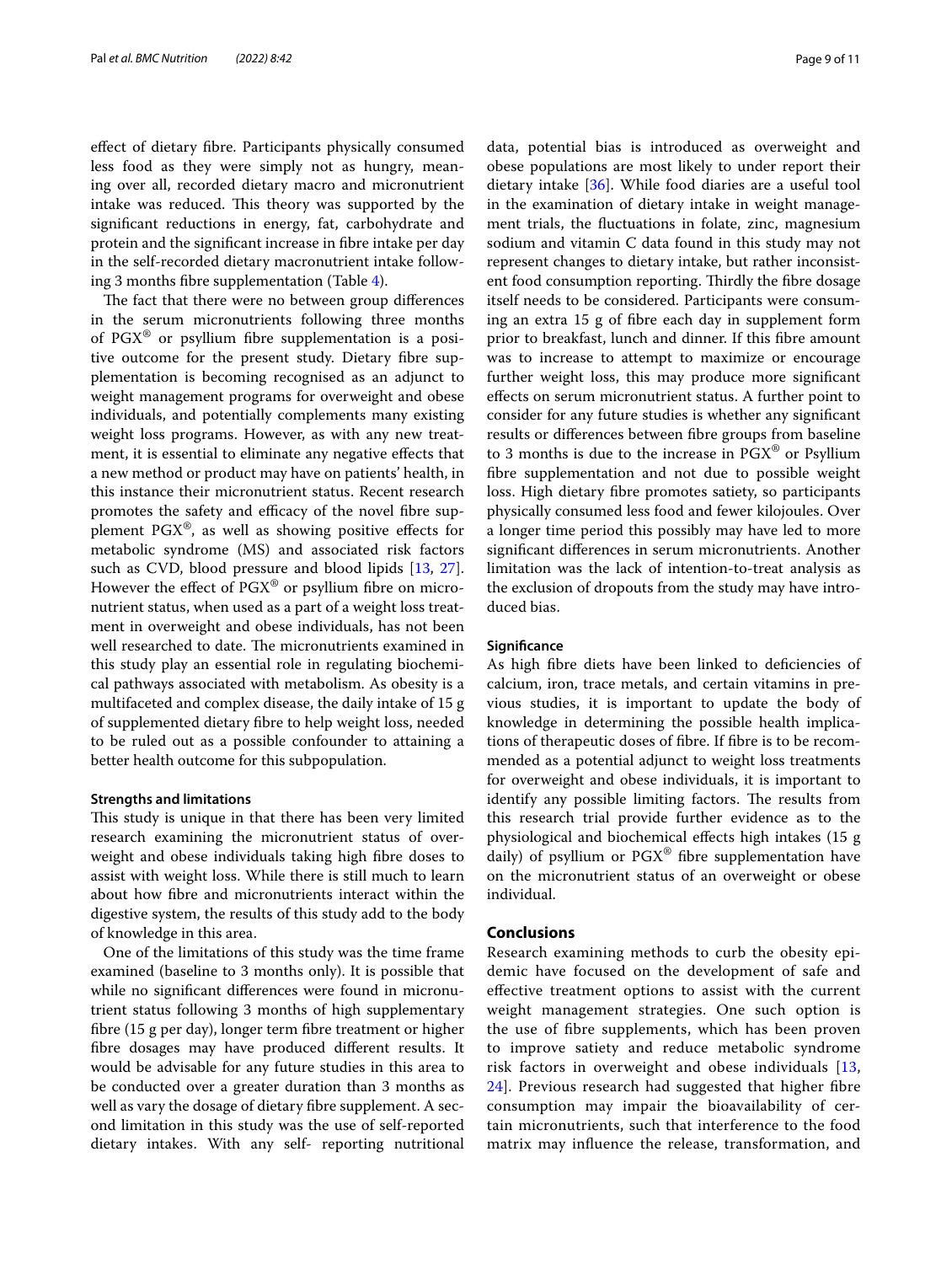subsequent absorption of some nutrients in the digestive tract  $[5]$  $[5]$  $[5]$ . This in turn may influence energy metabolism potentially contributing to and continuing the cycle of ongoing weight issues. As there were no signifcant changes in serum micronutrient status following 3 months of 15 g daily  $PGX^{\circledast}$  or psyllium fibre intervention, it would appear that short-term fibre supplementation may be adopted as a useful strategy to assist with weight management without impacting on the micronutrient status of overweight and obese individuals. However self-recorded dietary intake data of macro and micronutrient intake for this study illustrated that there is a downward trend in nutrient intake over 3 months due to the satiating effect of fibre. Thus, research over a longer study period as well as diferent fbre dosages is needed before this strategy can be confdently recommended as an ongoing treatment to aid weight loss in overweight and obese individuals.

#### **Abbreviations**

PGX: PolyGlycopleX<sup>®</sup>; DF: Dietary fibre; BMI: Body mass index; BP: Blood pressure; CVD: Cardiovascular disease; HDL-C: High density lipoprotein cholesterol; LDL-C: Low density lipoprotein cholesterol; SCFA: Short-chain fatty acid; MS: Metabolic syndrome; NRVs: Nutrient reference values; NHMRC: National Health and Medical Research Council; RDIs: Recommended dietary intake; AI: Adequate intake; UL: Upper level; RBC: Red blood cell; TBW: Total body water; CNS: Central nervous system; CHD: Coronary heart disease; NIDDM: Noninsulin dependent diabetes mellitis; NSP: Non starch polysaccharide; DNA: Deoxyribose nucleic acid; ELISA: Enzyme-linked immunoabsorbant assay; ANCOVA: One way analysis of covariance; FAAS: Flame atomic absorption spectroscopy; SEM: Standard error of mean; AACB: Australasian Association of Clinical Biochemists; RE: Retinol equivalents.

#### **Supplementary Information**

The online version contains supplementary material available at [https://doi.](https://doi.org/10.1186/s40795-022-00534-7) [org/10.1186/s40795-022-00534-7](https://doi.org/10.1186/s40795-022-00534-7).

**Additional fle 1.** (DOC 496 kb)

#### **Acknowledgements**

Not applicable.

#### **Authors' contributions**

SP, RJG and SW designed the original larger scale study the data for this study were extracted from. JM and MJ assisted with data analysis on this study. JM, SP, SH and MJ drafted the manuscript for this study. JM was the major contributor to the writing of the manuscript. All authors read and approved the fnal manuscript.

#### **Funding**

Financial support for the submitted work was supplied by Factors Group Australia Pty Ltd., which had no role in data collection, analysis and interpretation.

#### **Availability of data and materials**

The datasets used and/or analysed during the current study are available from the corresponding author on reasonable request.

#### **Declarations**

#### **Ethics approval and consent to participate**

Ethics approval was gained for this study as a part of the larger study from the Curtin University Human Research Ethics Committee (HREC) on 23 November

2011, approval number: HR41/2011. All components of the present study strictly adhered to the HREC guidelines. All participants provided signed, written informed consent, and were made aware that their participation was voluntary and that they could withdraw from the study at any time. Ongoing privacy, security and protection of the identity and information of participants was ensured for all future data collected as part of the present study. In addition, the larger clinical trial was registered with the Australian New Zealand Clinical Trial Registry on 20 April 2011, registration number: ACTRN12611000415909.

#### **Consent for publication**

Not applicable.

#### **Competing interests**

SW receives consulting fees from InovoBiologic Inc, Canada. S Wood has an InovoBiologic Inc. patent pending. RJG is the owner of the Factors Group of Companies and holds various patents on PGX®. All other authors declare that they have no competing interests.

#### **Author details**

<sup>1</sup> School of Public Health, Faculty of Health Sciences, Curtin University, Perth, WA, Australia. <sup>2</sup> Factors Group of Nutritional Products Inc. R & D, Burnaby, BC, Canada. <sup>3</sup> InovoBiologic Inc, Calgary, AB, Canada. <sup>4</sup> Faculty of Land and Food Systems, University of British Columbia, Vancouver, BC, Canada.

#### Received: 17 February 2021 Accepted: 8 April 2022 Published online: 03 May 2022

#### **References**

- <span id="page-9-0"></span>Rossner S. Obesity: the disease of the twenty-first century. Int J Obes Relat Metab Disord. 2002;26(Suppl 4):S2-4.
- <span id="page-9-1"></span>2. Lasocki S. The true obesity paradox: obese and malnourished? Crit Care Med. 2015;43(1):240–1.
- <span id="page-9-2"></span>3. Ledikwe JH, Blanck HM, Khan LK, Serdula MK, Seymour JD, Tohill BC, et al. Low-energy-density diets are associated with high diet quality in adults in the United States. J Am Diet Assoc. 2006;106(8):1172–80.
- <span id="page-9-3"></span>4. Miller DD, Welch RM. Food system strategies for preventing micronutrient malnutrition. Food policy. 2013;42:115-28.
- <span id="page-9-4"></span>5. Via M. The malnutrition of obesity: micronutrient defciencies that promote diabetes. ISRN Endocrinol. 2012;2012:103472.
- <span id="page-9-5"></span>6. Op G, Kz L, Jl R. Impact of micronutrient defciencies on obesity. Nutr Rev. 2009;67(10):559–72.
- <span id="page-9-6"></span>7. Australian Bureau of Statistics. Australian Health Survey: Consumption of food groups from the Australian Dietary Guidelines. Canberra: ABS; 2016.
- <span id="page-9-7"></span>8. National Health and Medical Research Council. Dietary Guidelines for Australian Adults. Canberra: NHMRC; 2003.
- <span id="page-9-8"></span>9. US Department of Agriculture and US Department of Health and Human Services. Dietary Guidelines for Americans, 2010. 7th Edition, Washington, DC: US Government Printing Office; 2010.
- <span id="page-9-9"></span>10. Pal S, Khossousi A, Binns C, Dhaliwal S, Ellis V. The effect of a fibre supplement compared to a healthy diet on body composition, lipids, glucose, insulin and other metabolic syndrome risk factors in overweight and obese individuals. Br J Nutr. 2011;105(1):90–100.
- <span id="page-9-10"></span>11. Anderson JW, Baird P, Davis RH Jr, Ferreri S, Knudtson M, Koraym A, et al. Health benefts of dietary fber. Nutr Rev. 2009;67(4):188–205.
- 12. Solah VA, Kerr DA, Hunt WJ, Johnson SK, Boushey CJ, Delp EJ, et al. Efect of Fibre Supplementation on Body Weight and Composition, Frequency of Eating and Dietary Choice in Overweight Individuals. Nutrients. 2017;9(2):149.
- <span id="page-9-11"></span>13. Pal S, Ho S, Gahler RJ, Wood S. Efect on body weight and composition in overweight/obese Australian adults over 12 months consumption of two diferent types of fbre supplementation in a randomized trial. Nutr Metab. 2016;13(1):82.
- <span id="page-9-12"></span>14. Adams S, Sello CT, Qin G-X, Che D, Han R. Does Dietary Fiber Afect the Levels of Nutritional Components after Feed Formulation? Fibers. 2018;6:29.
- <span id="page-9-13"></span>15. McRorie JW. Evidence-based approach to fber supplements and clinically meaningful health benefts, part 1. Nutr Today. 2015;50(2):82–9.